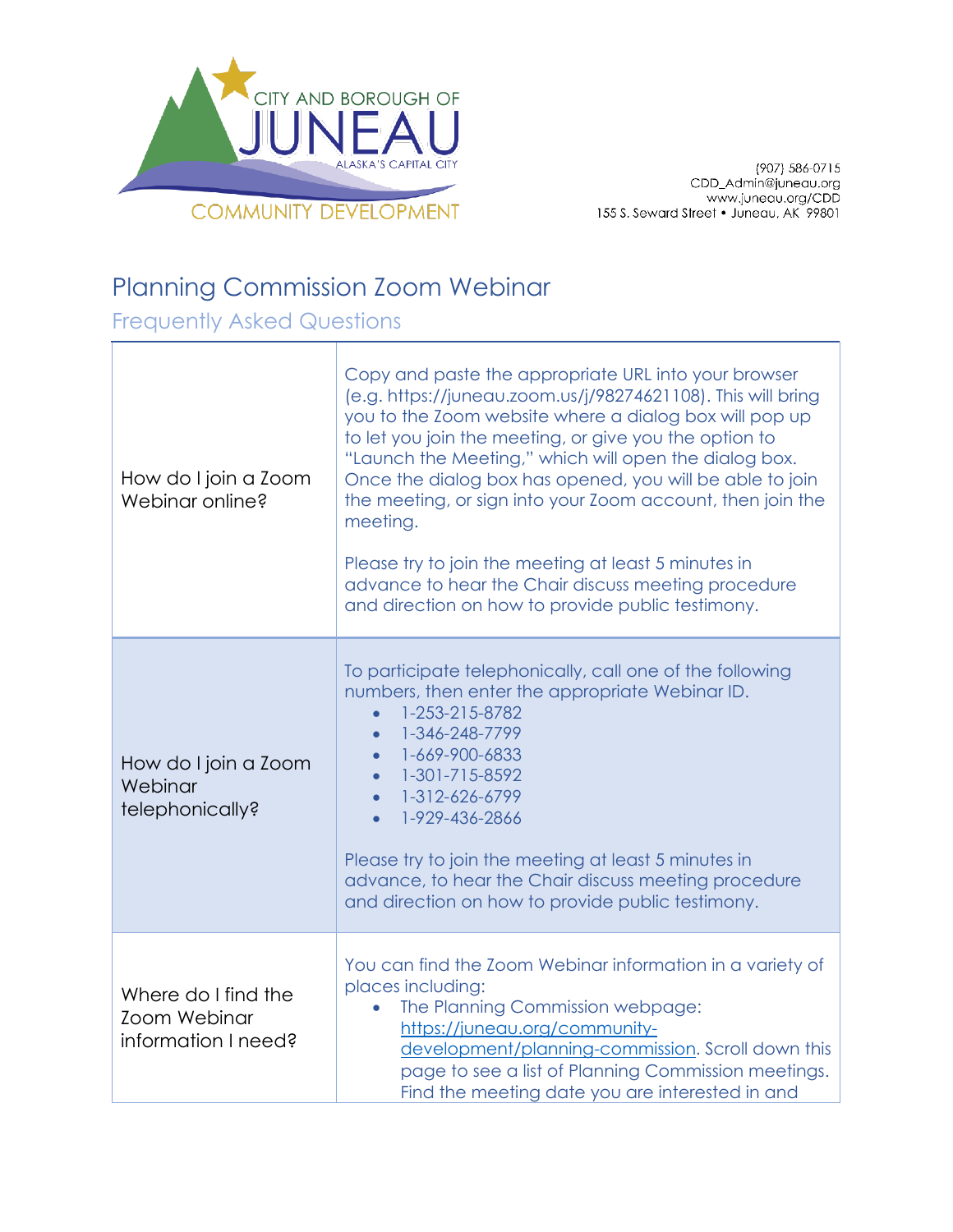|                                                                                                          | click on the Online Agenda icon. This brings up the<br>agenda for the meeting and lists the needed<br>Webinar information at the top of the page.<br>The CBJ Calendar webpage:<br>https://juneau.org/calendar. Navigate to the<br>meeting you are interested in and click on the link.<br>This brings up the detailed information for the<br>meeting, including the appropriate Webinar<br>information.<br>Juneau Empire: The meeting information is<br>$\bullet$<br>advertised in the Juneau Empire Your Municipality<br>ad two Fridays before, and the Sunday directly<br>preceding the meeting date.<br>Public Notice Announcement: If you received a<br>$\bullet$<br>public notice announcement in the mail, the<br>Webinar information is listed on the backside of the<br>mailer, under the HEARING DATE & TIME section.<br>If you cannot find the information you need, or<br>$\bullet$<br>need more help, you can call the Community<br>Development Department at 586-0715 and a staff<br>member can assist you. |
|----------------------------------------------------------------------------------------------------------|--------------------------------------------------------------------------------------------------------------------------------------------------------------------------------------------------------------------------------------------------------------------------------------------------------------------------------------------------------------------------------------------------------------------------------------------------------------------------------------------------------------------------------------------------------------------------------------------------------------------------------------------------------------------------------------------------------------------------------------------------------------------------------------------------------------------------------------------------------------------------------------------------------------------------------------------------------------------------------------------------------------------------|
| What is the procedure<br>for a case hearing?                                                             | A case will be heard using the following sequence of<br>steps:<br><b>Staff presentation</b><br>$\bullet$<br><b>Questions for staff from Commissioners</b><br>$\bullet$<br>Applicant presentation<br>$\bullet$<br>Questions for the applicant from Commissioners<br>$\bullet$<br>Public testimony - This is the opportunity for public<br>$\bullet$<br>participation on the case. Commissioners may ask<br>the public clarifying questions<br>Applicant has the opportunity to address the<br>Commission and clarify questions or concerns<br>raised in public comments<br>Additional questions for the applicant from<br>$\bullet$<br>Commissioners. Public testimony is closed<br>Deliberation by the Commission<br>$\bullet$<br>Decision made by the Commission<br>$\bullet$<br>This is the same procedure used at in-person meetings.                                                                                                                                                                                 |
| When I participate<br>online, how do I sign<br>up and provide public<br>testimony during the<br>meeting? | Use the Raise Hand function when the topic on which<br>you'd like to speak is opened for public testimony. Staff will<br>call your name and unmute you when it is your turn to<br>speak. You may also need to unmute yourself. Please stay<br>on the line after providing testimony to answer any<br>questions Commissioners may have.                                                                                                                                                                                                                                                                                                                                                                                                                                                                                                                                                                                                                                                                                   |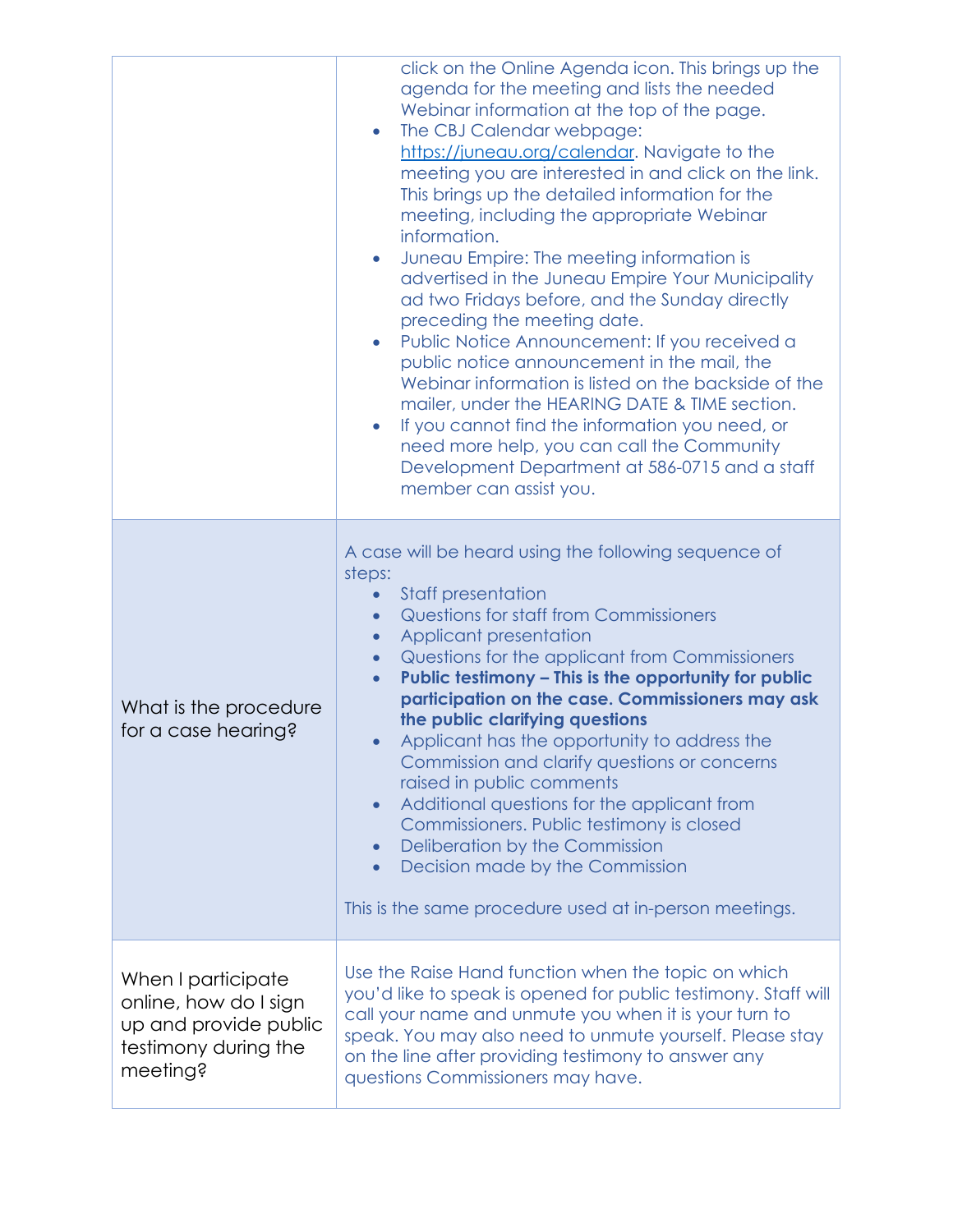|                                                                                                                     | The Chair will provide instructions for how to participate<br>online at the start of the meeting.                                                                                                                                                                                                                                                                                                                                                                                     |
|---------------------------------------------------------------------------------------------------------------------|---------------------------------------------------------------------------------------------------------------------------------------------------------------------------------------------------------------------------------------------------------------------------------------------------------------------------------------------------------------------------------------------------------------------------------------------------------------------------------------|
| When I participate<br>telephonically, how<br>do I sign up and<br>provide public<br>testimony during the<br>meeting? | To indicate that you would like to testify, press *9 when the<br>topic on which you'd like to speak is opened for public<br>testimony. Staff will call your name and unmute you when<br>it is your turn to speak. Please stay on the line after<br>providing testimony to answer any questions<br>Commissioners may have.<br>The Chair will provide instructions for how to participate<br>telephonically at the start of the meeting.                                                |
| Can I provide public<br>testimony on non-<br>agenda items?                                                          | There will be two opportunities to provide public testimony<br>on non-agenda items. Once, before any cases are heard,<br>and again after all cases are heard and staff and<br>committee reports have been given.<br>The Chair will provide instructions for how to comment on<br>non-agenda items at the start of the meeting.                                                                                                                                                        |
| What happens if I<br>have technological<br>difficulties, or I miss my<br>turn to speak?                             | You can send a message to staff through the Q&A<br>function to let them know you are having problems. They<br>will direct you on how to proceed.<br>The Chat function is not available during Planning<br>Commission meetings. The Chat function is akin to people<br>calling out from the audience during a meeting, and is not<br>in accordance with the Commission's Rules of Order.                                                                                               |
| Are there other ways<br>to provide comment<br>on a subject matter<br>before a meeting?                              | You can submit comments to the Community<br>Development Department via email at<br>PC_comments@juneau.org, or via mail at 155 S. Seward<br>Street.<br>Comments received by noon the day directly preceding<br>the meeting will be sent to staff and the Planning<br>Commissioners to review in preparation for the meeting.<br>Comments received after noon the day directly<br>preceding the meeting will not be accepted. However,<br>you may attend the public meeting to comment. |